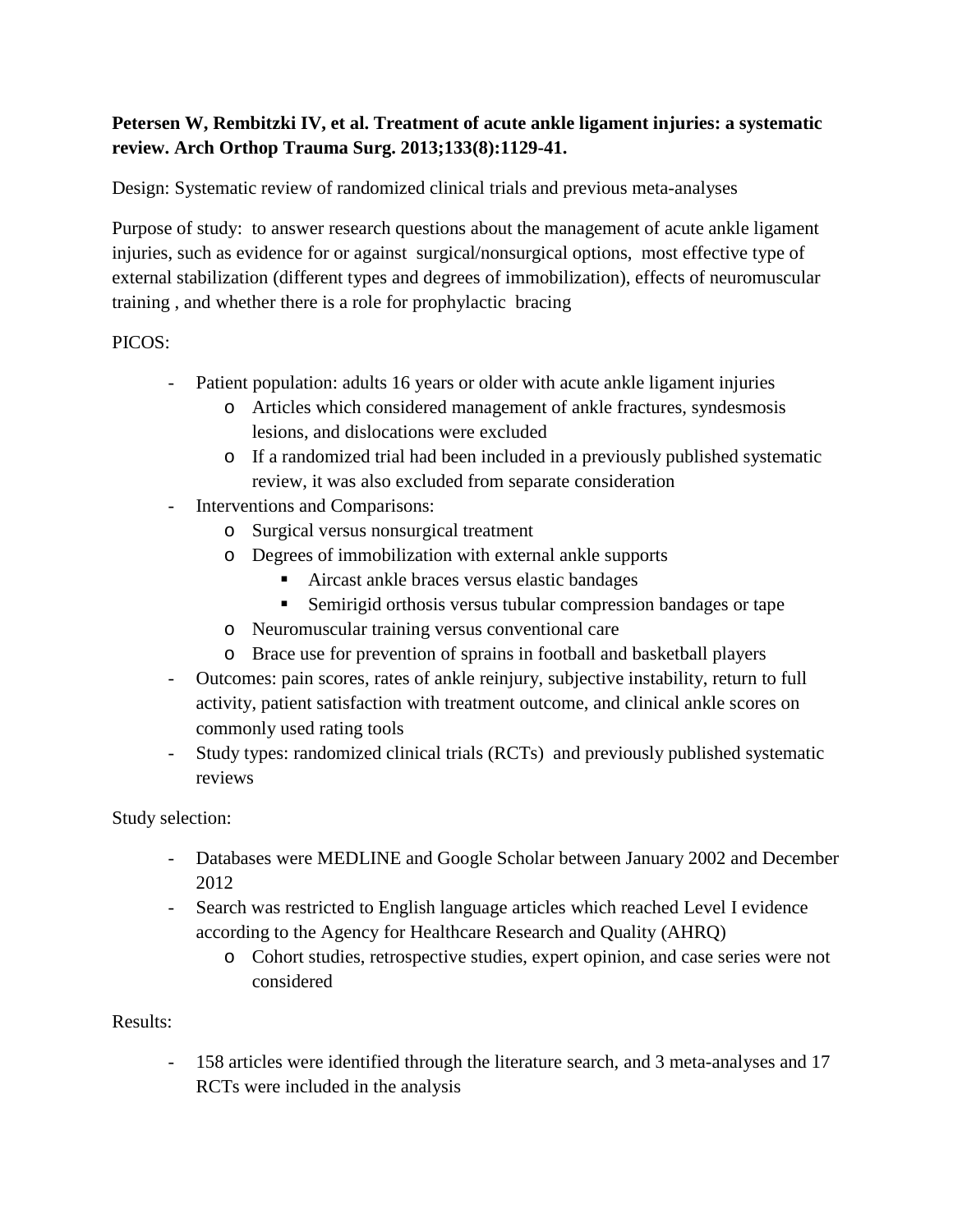- The three meta-analyses compared surgical vs nonoperative treatment, functional treatment versus immobilization, and the effect of different types of external support for nonoperative management of ankle sprains
	- o The surgical vs nonoperative meta-analysis, using 20 studies with 2562 mostly young active adults, showed differences in favor of surgical management for pain and functional stability, but these results were not robust to removal to one low quality study with more extreme results in favor of surgery, and concluded that there was insufficient evidence to compare the effectiveness of one treatment over another
	- o The comparison of functional treatment versus immobilization, using 21 trials with 2184 patients, reported differences in favor of functional treatment for return to work and sports activity, but these results were interpreted with caution, as the differences were not significant after exclusion of the low quality trials
	- o The comparison of different types of external support, using 9 trials with 892 patients, showed that lace-up ankle support appeared to be more effective in reducing swelling in the short term compared with semi-rigid ankle support, elastic bandages, or tape, but cautioned that definite conclusions were hampered by the variety of treatments used and the inconsistency of followup times; the most effective treatment was unclear from the available studies
- Two newer randomized trials were found which were published after the metaanalysis comparing surgical vs nonoperative treatment, but made different comparisons
	- o One study of Finnish military recruits with a Grade 3 injury compared suture repair followed by six weeks of cast treatment versus functional treatment versus an Aircast ankle brace for three weeks, and had approximately 14 years of followup
		- In the surgical group with 15 patients, there was 1 reinjury
		- In the Aircast brace group with 18 patients, there were  $7$  re-injuries
		- However, MRI showed grade II osteoarthritis (abnormal cartilage extending to less than 50% of the cartilage depth) in 4 of the 15 surgical patients and in none of the 18 in the functional group
	- o The other RCT compared functional treatment alone and functional treatment after primary surgical repair, and showed similar overall results after acute lateral ankle sprain, but slower return to full athletic activity with functional treatment alone; the authors recommended that treatment be tailored to suit each individual athlete
- 5 randomized trials were found on the effect of different types of external support, but there was no attempt to pool data from different studies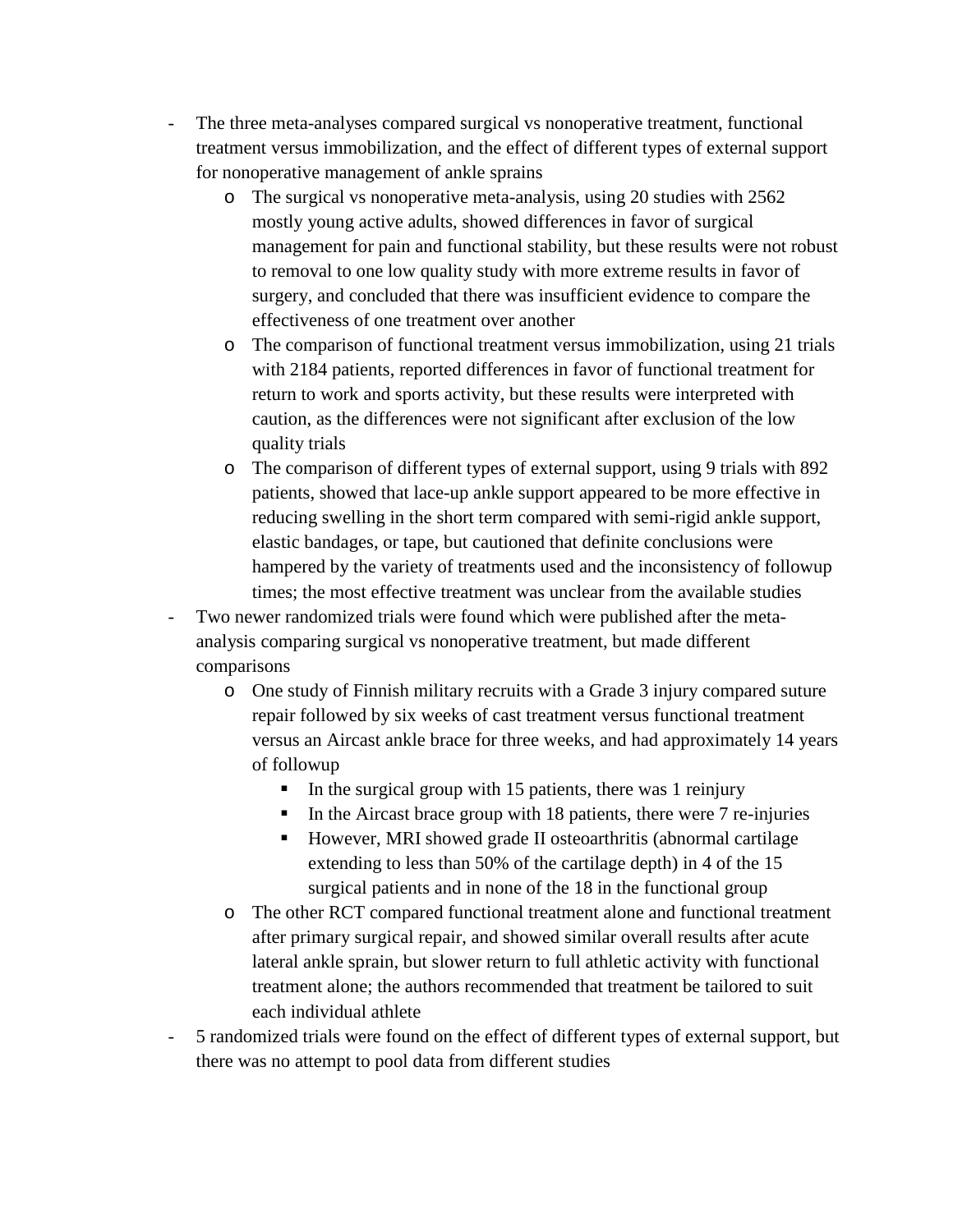- o However, there was a consistent pattern of findings from three studies which compared a semi-rigid device with a tubular compression bandage in Grade 2 and 3 ligamentous injuries
	- A plaster cast for 10 days was superior to a tubular bandage for footankle scores at 3 months (Lamb 2009)
	- An Aircast brace was also superior to a tubular bandage for foot-ankle scores at 3 months (Lamb 2009)
	- An Aircast brace was superior at 10 days and one month, using the Karlsson score, to an elastic support bandage (Boyce 2005)
	- An AirLoc semirigid brace for four weeks, also using the Karlsson scoring scale, was superior to taping for four weeks, and the taping group had skin irritation more frequently than the semirigid brace group (Lardenoye 2012)
- The effects of training were explored in three RCTs, one of which found that neuromuscular training reduced the number of recurrent sprains in athletes, and two of which did not find a difference in recurrent sprains when supervised exercise was added to conventional care
- The preventive efficiency of braces was explored in four studies of athletes in highrisk sports such as basketball, football, and volleyball; three of the studies found that braces reduced the incidence of ankle sprains in these athletes

Authors' conclusions:

- Most Grade 1, 2, and 3 ankle sprains can be managed without surgery, but surgery should not be totally abandoned, and the indication for surgical repair should be made on an individual basis in people such as athletes who are at risk for future sprains; an extensive Grade 3 lesion with a significant hematoma could also be an indication for surgery
- For Grade 3 injuries, a short period (10 days) of immobilization with a below-knee cast or removable boot could be advantageous compared to an elastic bandage, and a period of 5 to 7 days is preferable
- A semirigid form of external stabilization is preferable to a less rigid support such as taping; protection from inversion is important during the healing phase, but it is important to allow motion, stretching, and strengthening of the ankle and therefore to avoid prolonged immobilization
- All studies about nonoperative treatment of ankle sprains have one major flaw, namely that they report only short-term followup data and no re-sprain rates
- Neuromuscular training such as with a balance board may be beneficial, but there have been high rates of non-adherence to the treatment plan in the published studies, and success rates are much higher in patients who use the balance boards as intended compared to those who do not use them as intended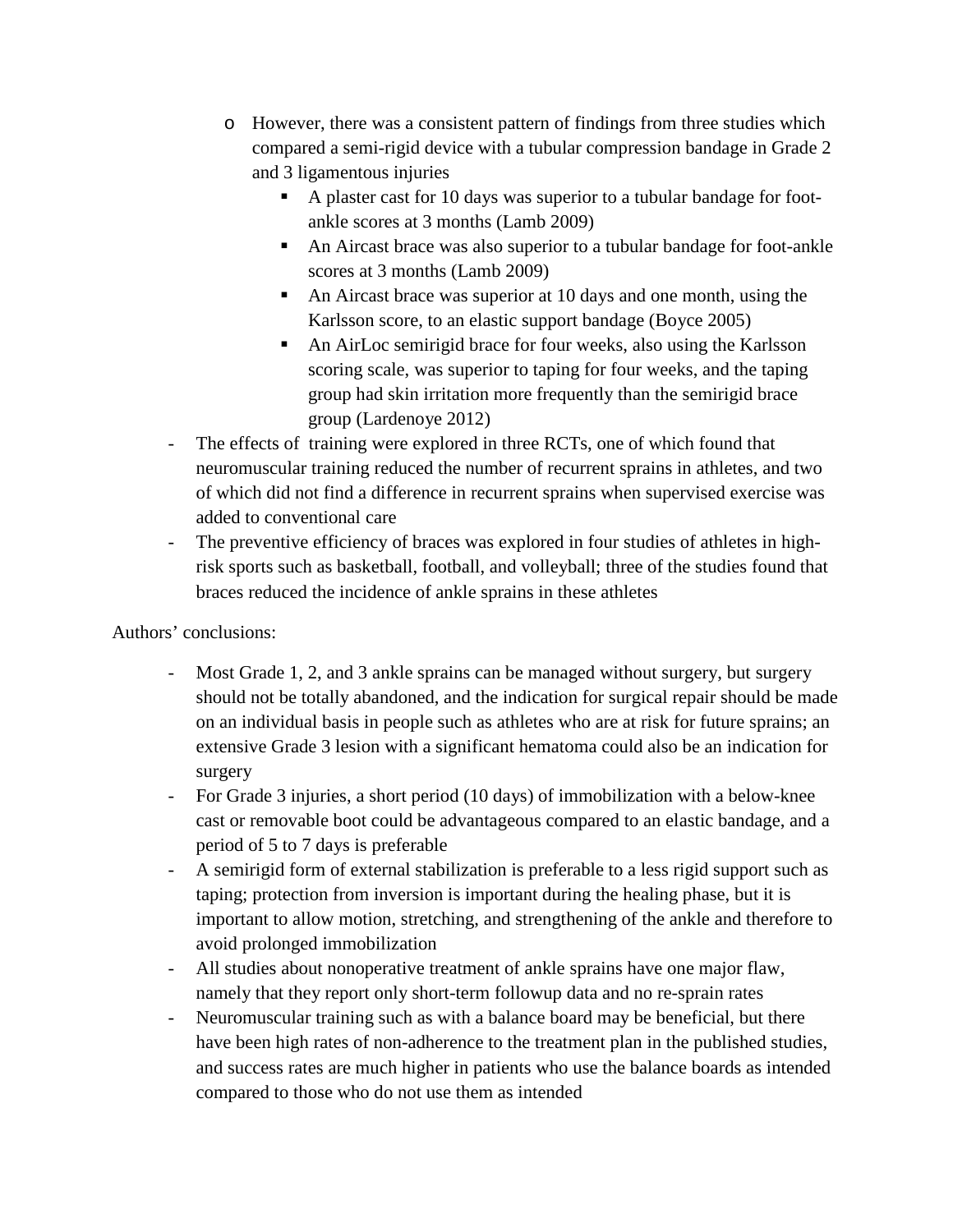- A brace may prevent re-injury in athletes during sporting activities such as cocker and basketball

## Comments:

- There are several weaknesses with this systematic review, but some of those weaknesses are due to underlying weaknesses in the available literature
	- o Two databases were used, which is the minimum number for a systematic review of the literature
	- o Presumably, two authors worked independently to select articles for inclusion; this is not explicitly stated but can be inferred from the statement that two authors contributed equally to the analysis
	- o At least one study identified as an RCT of surgical vs nonsurgical treatment (Takao 2012) was actually quasi-randomized (alternate allotment of treatment by even numbered days vs odd numbered days); this may not be represent a major threat to the overall conclusions, since the study itself was not very conclusive
- In addition to the lack of adequate long-term followup in the studies of nonoperative treatment, there was a lack of detail in the descriptions of the interventions in some of the included studies
	- o Lamb 2009, which compared 10 days of cast immobilization to a tubular compression bandage, also used an Aircast brace, but did not say how long it was used or how patients were instructed in its use
	- o Lardenoye 2012 did not furnish information about the use of the semirigid ankle brace, which was held in place with a hook and loop fasteners, but the authors did not say how many hours per day it was to be used or how long it was applied
	- o Boyce 2005 also neglected to supply many details about the instructions for the Aircast brace which was compared with the elastic support bandage; presumably, it was applied for at least the 10 days between baseline and the 10 day followup examination, but may or may not have been used between the 10 day and the one month followup
- In spite of the numerous weaknesses in the review and in the literature on which it was based, there is sufficient information to support good evidence that in the setting of Grade 2 and Grade 3 ankle sprains, an external support with either a short-leg cast for 10 days or with a semirigid brace during the initial healing phase is more likely to promote a return to satisfactory ankle function than external support with a bandage device
- A recommendation in the guideline can also be made that most Grade 2 and 3 sprains can be managed nonoperatively, but that the presence of a large hematoma may be an